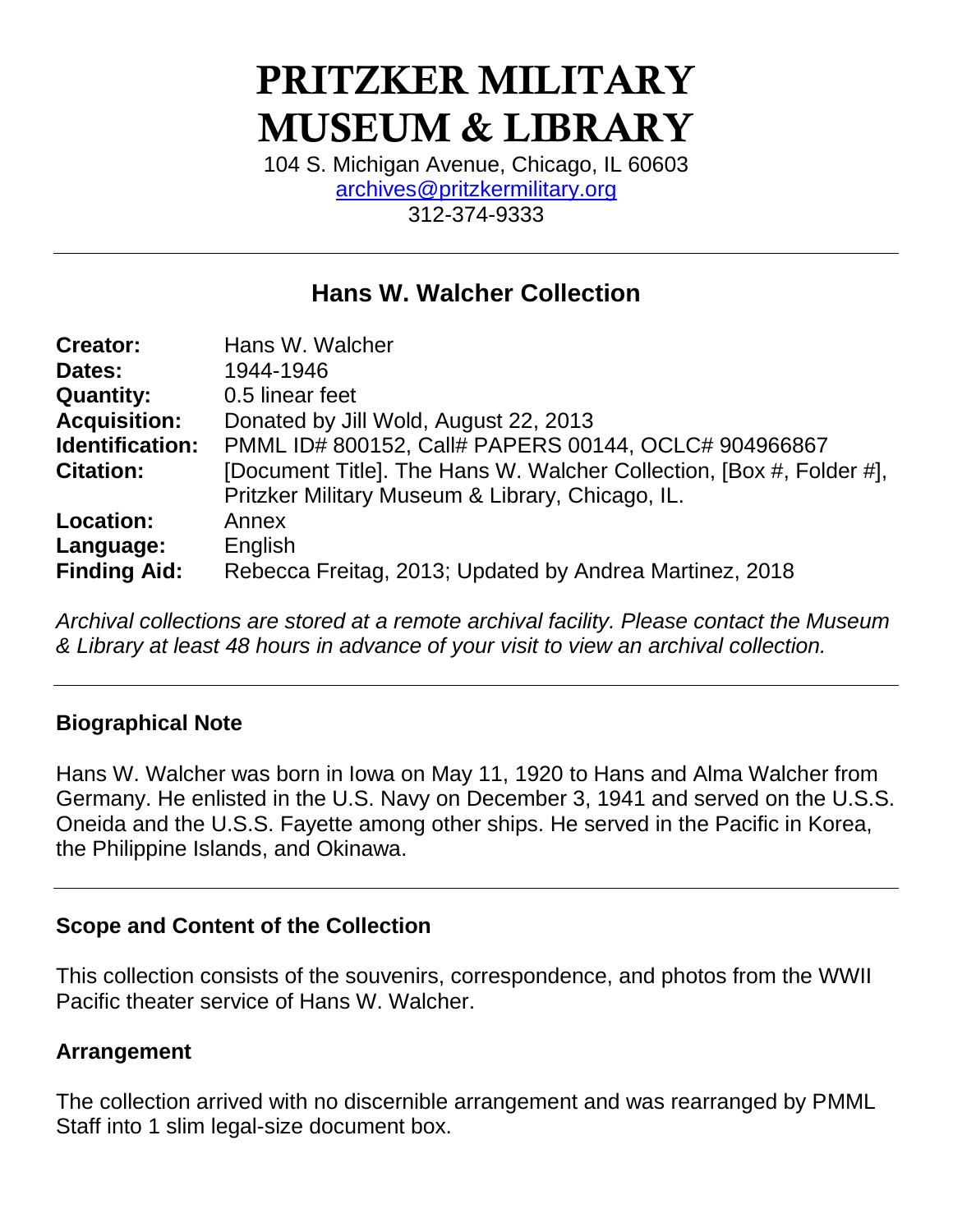# **Rights**

Copyrights held by Jill Wold were transferred to the Pritzker Military Museum & Library. All other rights are held by the author or publisher. Users assume responsibility for following copyright laws as established by US Code Title 17.

## **Access**

Researchers must use reproductions of valuable original documents, unless otherwise granted permission by PMML staff.

# **Key Subjects**

This collection is indexed under the following headings in the Library's online catalog. Researchers interested in materials about related topics, persons, or places should search the catalog using these subject headings.

#### **Names**

Walcher, Hans W. (1920-?)

### **Subjects**

United States. Navy. U.S.S. Oneida World War, 1939-1945--Campaigns--Japan--Okinawa Island. World War, 1939-1945--Campaigns & battles--Palau--Peleliu Island. World War, 1939-1945--Campaigns & battles--Philippines.

#### **Container List**

| Box | <b>Folder</b> | Item ID $#$ | <b>Title</b>                                                                   | <b>Dates</b> |
|-----|---------------|-------------|--------------------------------------------------------------------------------|--------------|
|     | 1             |             | <b>Pacific Souvenirs</b>                                                       | 1944-1945    |
|     |               | 800152001   | Domain of the Golden Dragon, Ruler of the<br><b>180th Meridian Certificate</b> | 17-Feb-45    |
|     |               | 800152002   | Realm of the Golden Dragon certificate                                         | $Jan-44$     |
|     |               | 800152003   | Nansei Shoto, Ryuku Islands-Loochoo<br><b>Islands Pocket Guide</b>             | n.d.         |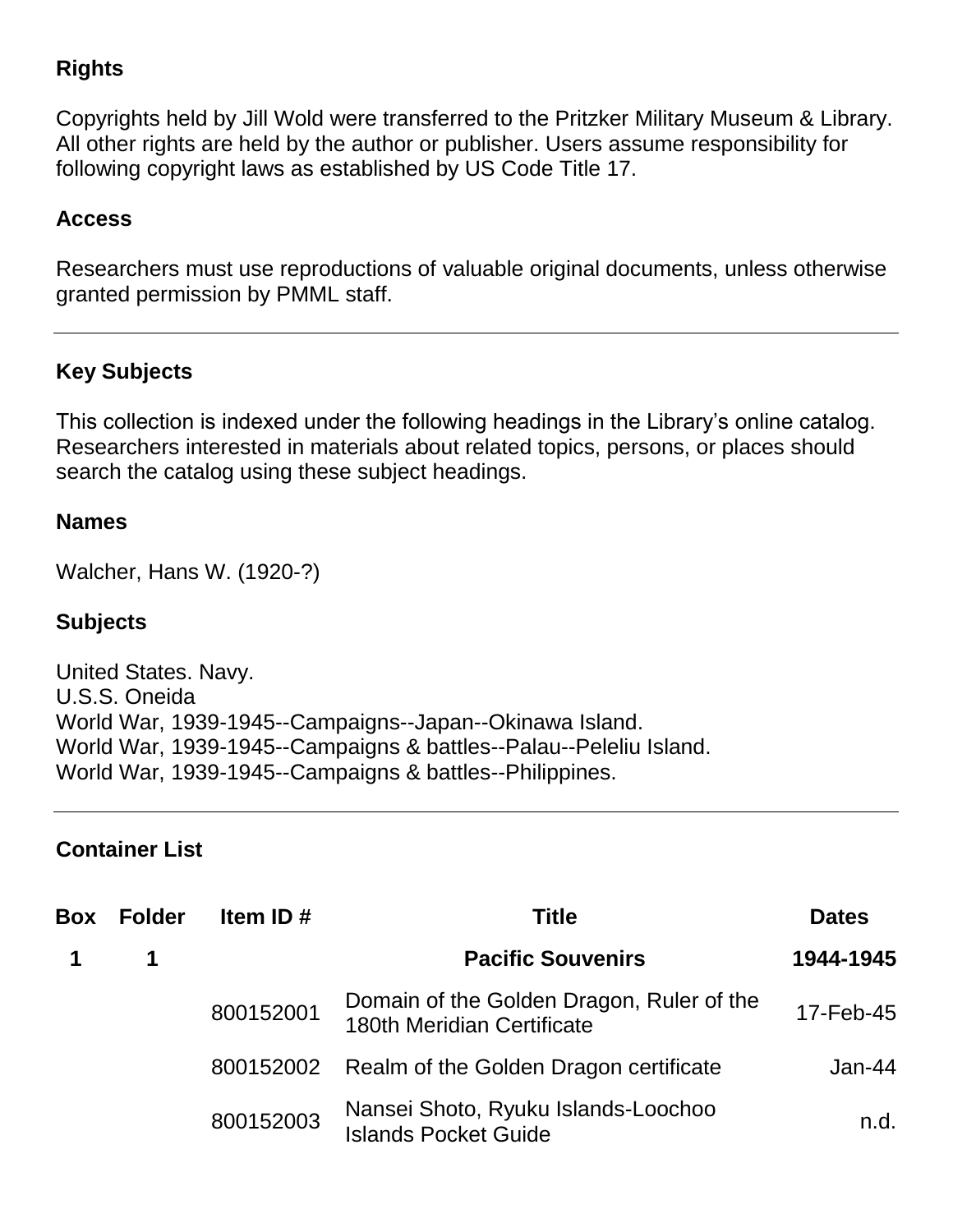|              | 800152004 | Headquarters 98th AAA Gun Battalion<br>Intelligence Bulletin No. 1 | 16-May-45     |
|--------------|-----------|--------------------------------------------------------------------|---------------|
|              | 800152005 | Envelope from the Navy to Hans Walcher                             | n.d.          |
| $\mathbf{2}$ |           | <b>Photos</b>                                                      | 1945          |
|              | 800152006 | Souvenir Photo from San Francisco, Hula<br><b>Skirts</b>           | n.d.          |
|              | 800152007 | Souvenir Photo from San Francisco,<br>Monkey in a Box              | n.d.          |
|              | 800152008 | <b>Birth Announcement for Michael Craig</b><br>Erling              | $1-Jan-45$    |
|              | 800152009 | Photo of Hans Walcher in a leather Navy<br>booklet                 | n.d.          |
| 3            |           | <b>Correspondence</b>                                              | 1946          |
|              | 800152010 | Letter to Hans from a friend-- Bob                                 | 29-Jun-46     |
|              | 800152011 | Address for D.F. Mattlin                                           | n.d.          |
|              |           |                                                                    |               |
| 4            |           | <b>U.S.S. Oneida Souvenir Photos</b>                               | 1945-1946     |
|              | 800152012 | Letter from the Navy regarding the photos<br>from U.S.S. Oneida    | $9 - Jan-46$  |
|              | 800152013 | List of photo descriptions                                         | n.d.          |
|              | 800152014 | Photo 2: Catholic Services on board<br>Oneida                      | <b>Jul-45</b> |
|              | 800152015 | Photo 3: Catholic Services on board<br>Oneida                      | <b>Jul-45</b> |
|              | 800152016 | Photo 4: Scrubbing Bunk Bottoms                                    | $Jul-45$      |
|              | 800152017 | <b>Photo 5: Boxing Matches</b>                                     | <b>Jul-45</b> |
|              | 800152018 | Photo 8: Chief's hut on Mog Mog Island,<br>Ulithi                  | $Feb-45$      |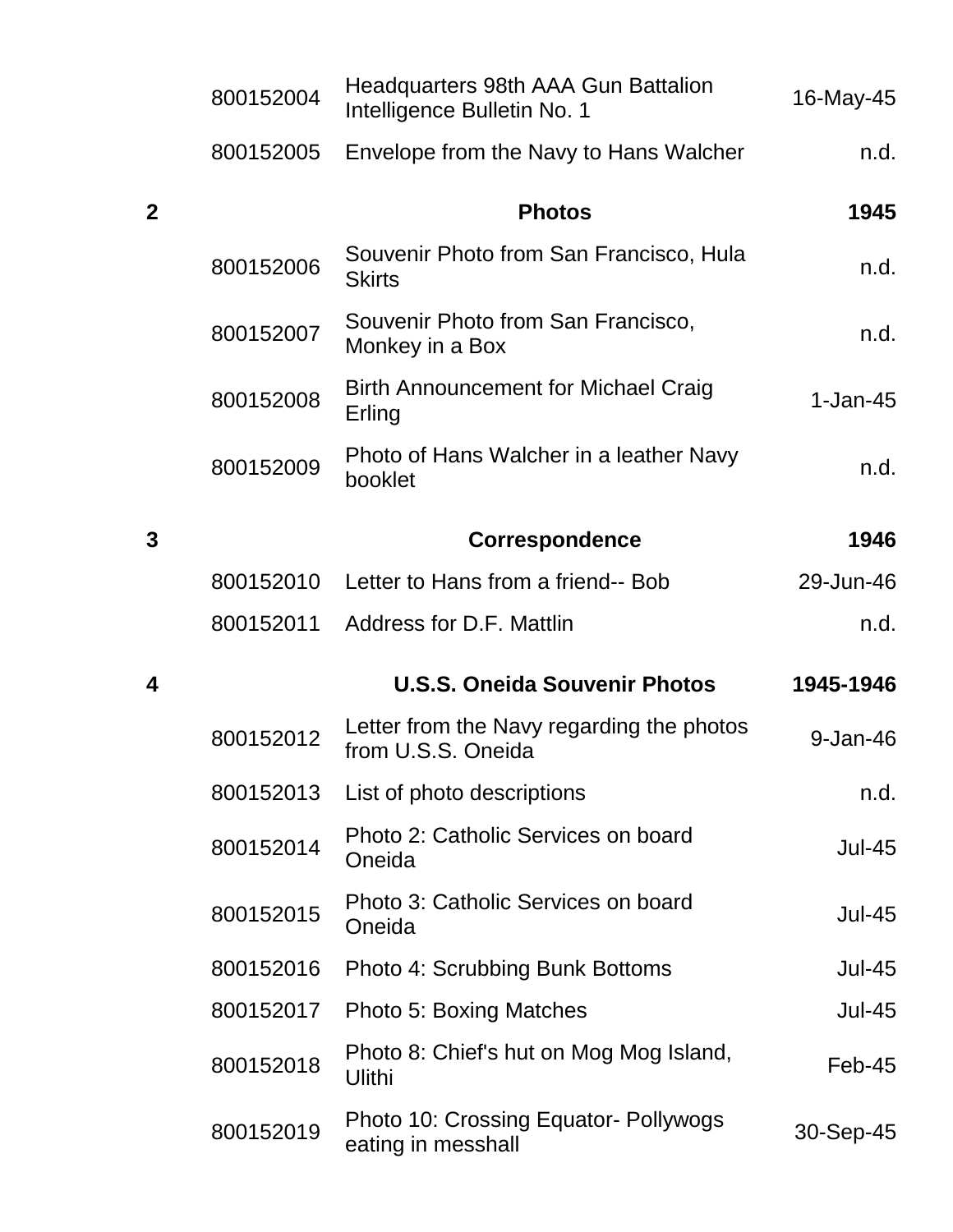| 800152020 | <b>Photo 11: Crossing Equator- Shellbacks</b><br>eating in wardroom   | 30-Sep-45     |
|-----------|-----------------------------------------------------------------------|---------------|
| 800152021 | Photo 13: Crossing Equator- Pollywog<br>navigators                    | 30-Sep-45     |
| 800152022 | Photo 14: Pollywog officers mustering for<br>watch                    | 30-Sep-45     |
| 800152023 | Photo 15: Crossing Equator- Ensign Smith<br>on lookout for Davy Jones | 30-Sep-45     |
| 800152024 | Photo 16: Davy Jones and Captain<br>Geisenhoff                        | 30-Sep-45     |
| 800152025 | Photo 17: Crossing Equator- Royal Judge<br>reads charges to Captain   | 30-Sep-45     |
| 800152026 | Photo 18: Crossing Equator- Royal Judge<br>reads charges to Lt. Morse | 30-Sep-45     |
| 800152027 | Photo 19: Crossing Equator- Initiation<br>Scene                       | 30-Sep-45     |
| 800152028 | Photo 20: Crossing Equator-Initiation<br>Scene                        | 30-Sep-45     |
| 800152029 | Photo 21: Crossing Equator- Pollywog<br>before the Royal Princess     | 30-Sep-45     |
| 800152030 | Photo 22: Crossing Equator- Royal<br><b>Chaplain and Royal Devil</b>  | 30-Sep-45     |
| 800152031 | <b>Photo 23: Crossing Equator- Royal Medics</b><br>Administering      | 30-Sep-45     |
| 800152032 | Photo 24: Crossing Equator- Royal spark                               | 30-Sep-45     |
| 800152033 | Photo 25: Crossing Equator- Relief for the<br><b>Royal Princess</b>   | 30-Sep-45     |
| 800152034 | Photo 26: Crossing Equator- Hosing down<br>new Shellbacks             | 30-Sep-45     |
| 800152035 | Photo 27: Japanese prisoners coming<br>aboard at Okinawa              | <b>Jul-45</b> |
| 800152036 | Photo 29: Japanese prisoners chipping<br>paint                        | <b>Jul-45</b> |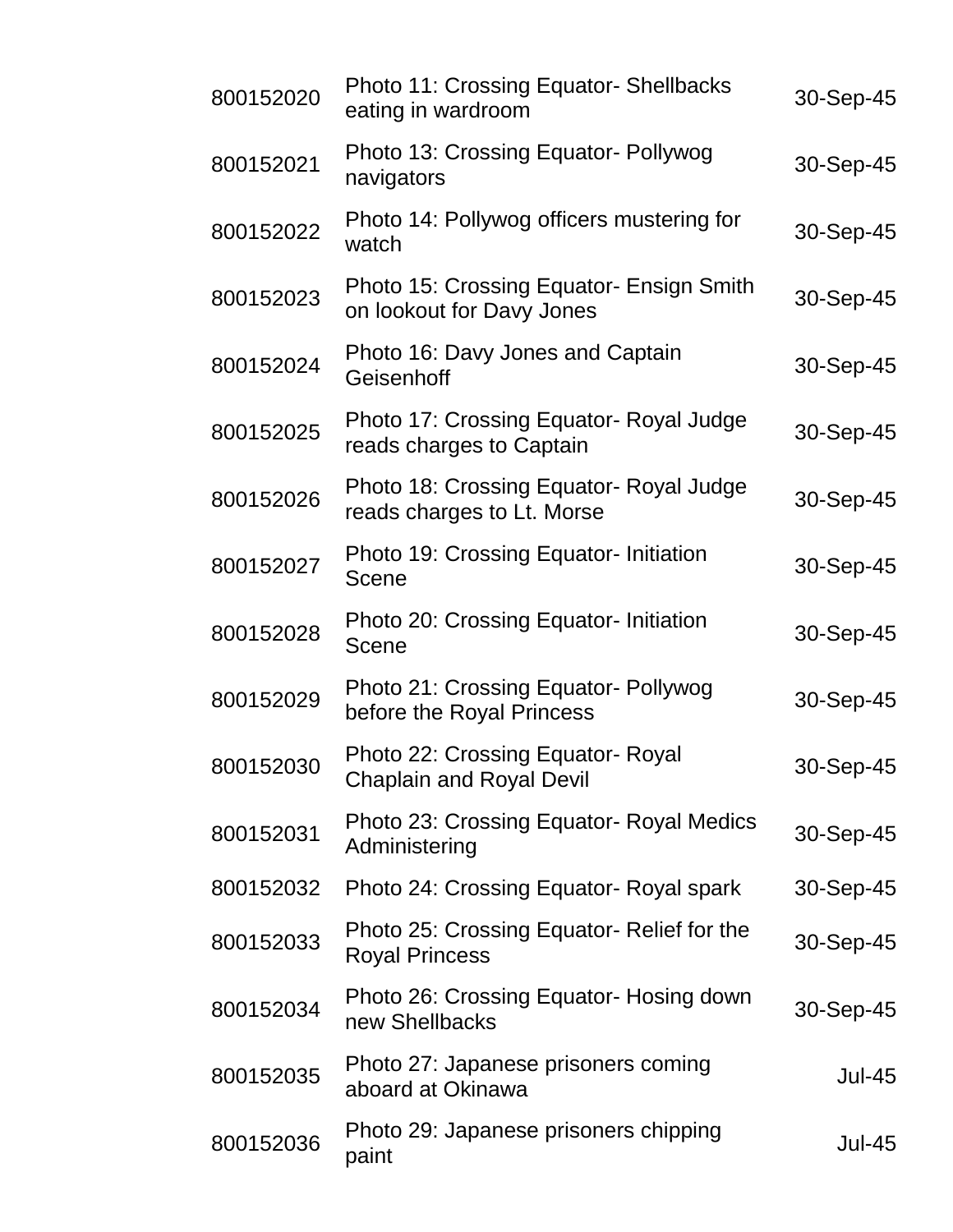| 800152037 | Photo 30: Japanese prisoners lined up to<br>leave ship at Pearl Harbor     | <b>Jul-45</b> |
|-----------|----------------------------------------------------------------------------|---------------|
| 800152038 | Photo 29: Japanese prisoners chipping<br>paint                             | <b>Jul-45</b> |
| 800152039 | Photo 30: Japanese prisoners lined up to<br>leave ship at Pearl Harbor     | <b>Jul-45</b> |
| 800152040 | Photo 30: Japanese prisoners lined up to<br>leave ship at Pearl Harbor     | <b>Jul-45</b> |
| 800152041 | Photo 33: Japanese prisoner stretcher<br>case leaving ship at Pearl Harbor | <b>Jul-45</b> |
| 800152042 | Photo 34: Japanese surrender party<br>landing at le Shima on way to Manila | <b>Jul-45</b> |
| 800152043 | Photo 35: Japanese surrender party at le<br>Shima                          | <b>Jul-45</b> |
| 800152044 | Photo 36: Oldest church in Philippines<br>$(1580)$ at Samar                | Sep-45        |
| 800152045 | Photo 37: Church at Samar, P.I.                                            | Sep-45        |
| 800152046 | Photo 38: Bell Tower of church at Samar,<br>P.I.                           | Sep-45        |
| 800152047 | Photo 39: Entrance to church at Samar,<br>P.I.                             | Sep-45        |
| 800152048 | Photo 40: Peleliu Island-- "Bloody Nose"<br>ridge and airstrip             | $Oct-45$      |
| 800152049 | Photo 41: Peleliu Island-- "Bloody Nose"<br>ridge                          | $Oct-45$      |
| 800152050 | Photo 42: Peleliu Island-- Memorial<br>Cemetery                            | $Oct-45$      |
| 800152051 | Photo 43: Chinese junk on Pel Ho,<br>Tientsen, China                       | <b>Nov-45</b> |
| 800152052 | Photo 44: Saipan-- Captain Geisenhoff and<br>Comdr. Duffy                  | $Jun-45$      |
| 800152053 | Photo 45: Church at Naha, Okinawa                                          | Aug-45        |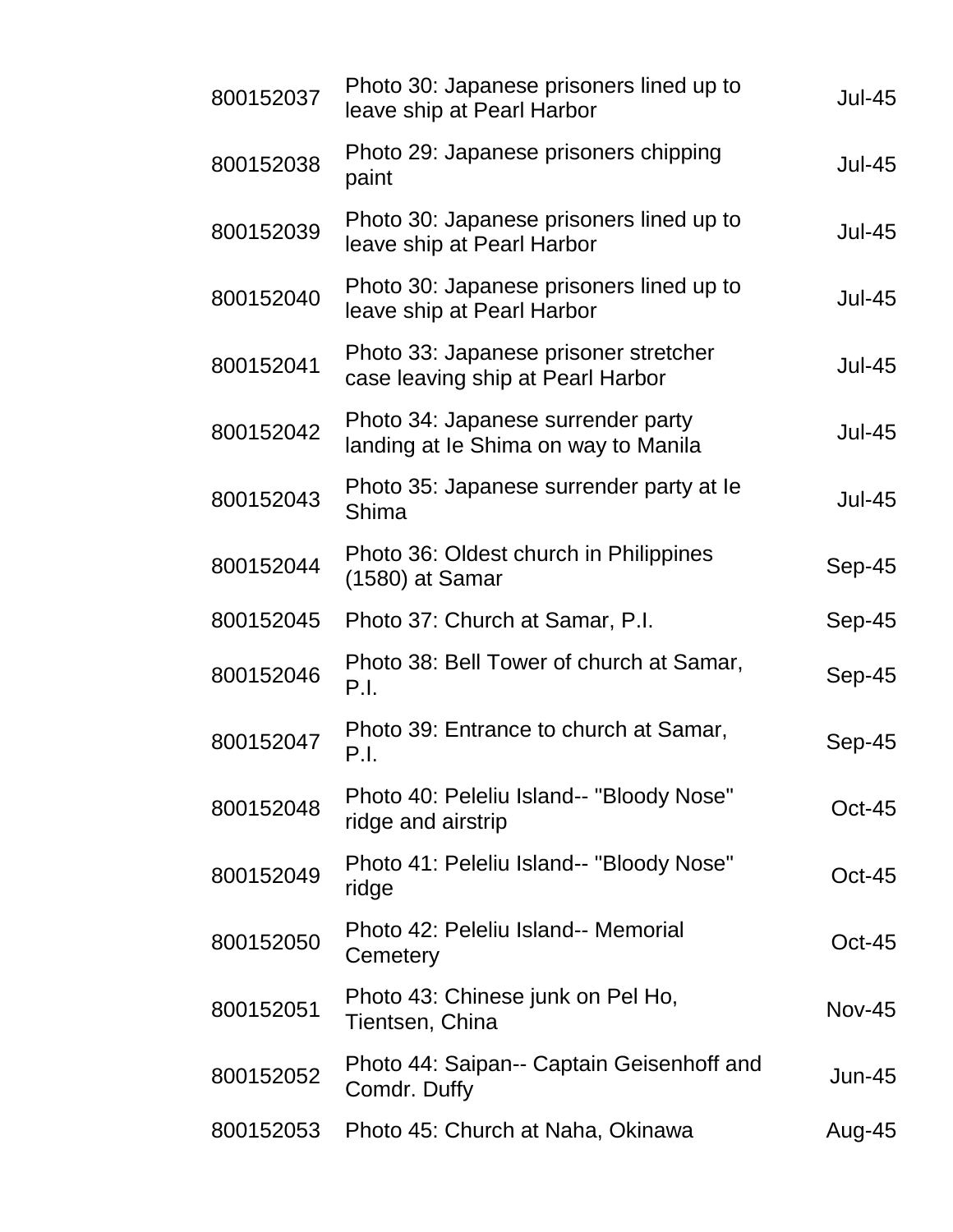| 800152054 | Photo 46: Locomotive at Naha, Okinawa                                         | Aug-45        |
|-----------|-------------------------------------------------------------------------------|---------------|
| 800152055 | Photo 47: Officers' Club at Empress<br>Augusta Bay, Bougainville              | $Oct-45$      |
| 800152056 | Photo 48: Volcano from Empress Augusta<br>Bay, Bougainville                   | <b>Oct-45</b> |
| 800152057 | Photo 49: Native village, Bougainville                                        | $Oct-45$      |
| 800152058 | Photo 50: Native women, Bougainville                                          | $Oct-45$      |
| 800152059 | Photo 51: Rickshas at end of line,<br>Tsingtao, China                         | <b>Nov-45</b> |
| 800152060 | Photo 52: Pony carriage at Tsingtao, China                                    | <b>Nov-45</b> |
| 800152061 | Photo 53: "Red Swastika" Society (Chinese<br>Relief Society), Tsingtao, China | <b>Nov-45</b> |
| 800152062 | Photo 54: Altar (Buddhist) in Red Swastika<br>Society, Tsingtao, China        | <b>Nov-45</b> |
| 800152063 | Photo 55: Chapel at Saipan                                                    | $Jun-45$      |
| 800152064 | Photo 56: P-boats in lock at Jinsen, Korea                                    | $8-Sep-45$    |
| 800152065 | Photo 57: P-boats coming out of lock at<br>Jinsen, Korea                      | 8-Sep-45      |
| 800152066 | Photo 59: Korean natives at Jinsen                                            | $8-Sep-45$    |
| 800152067 | Photo 60: Native Korean at Jinsen                                             | $8-Sep-45$    |
| 800152068 | Photo 61: Bull cart at Jinsen, Korea                                          | $8-Sep-45$    |
| 800152069 | Photo 62: View of Jinsen-- Catholic mission<br>in background                  | $8-Sep-45$    |
| 800152070 | Photo 63: Entrance to Catholic mission at<br>Jinsen, Korea                    | $8-Sep-45$    |
| 800152071 | Photo 64: Church at Manila, P.I.                                              | 27-Nov-45     |
| 800152072 | Photo 65: Port Director's Office, Manila                                      | 27-Nov-45     |
| 800152073 | Photo 66: Apartment building, Manila                                          | 27-Nov-45     |
| 800152074 | Photo 67: Business College, Manila                                            | 27-Nov-45     |